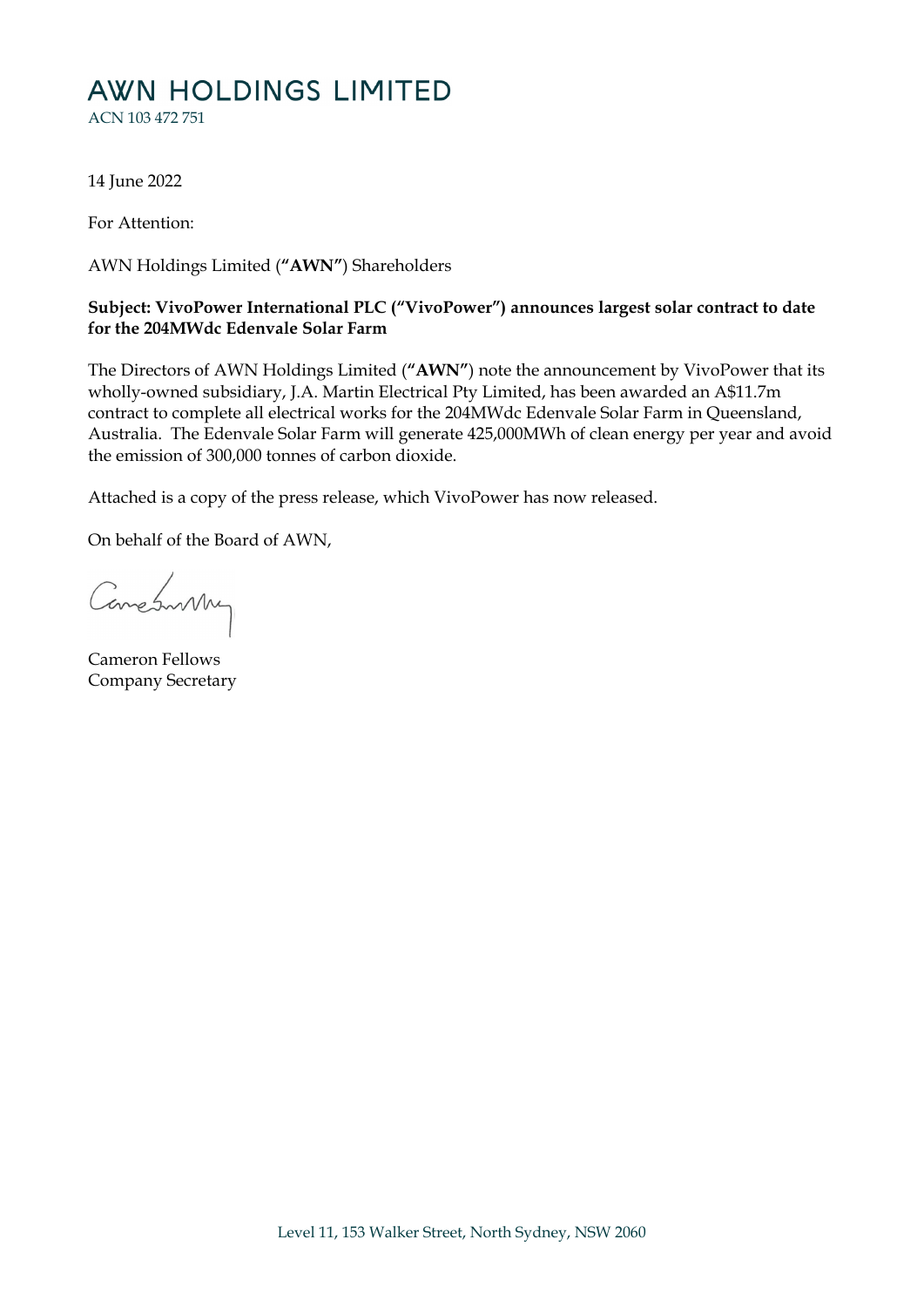### **VivoPower International PLC Announces Largest Solar Contract to Date for the 204MWdc Edenvale Solar Farm**

*Contract represents the largest ever solar contract for electrical works won by VivoPower*

## *The 240MWdc solar contract for electrical works is worth A\$11.7m*

*The Edenvale Solar Farm in Queensland, Australia will generate 425,000MWh of clean energy per year and avoid the emission of 300,000 tonnes of carbon dioxide* 

LONDON, June 13, 2022 (GLOBE NEWSWIRE) – VivoPower International PLC (NASDAQ: VVPR, the "Company") is pleased to announce that its wholly‐owned subsidiary in Australia, J.A. Martin Electrical Pty Limited ("J.A. Martin"), has been awarded an A\$11.7m contract to complete all electrical works for the 204MWdc Edenvale Solar Farm in Queensland, Australia.

Construction has already commenced with the project to be the fifth utility scale Australian solar farm completed by VivoPower's Aevitas business unit in Australia, bringing the completed and contracted solar farms to over 650MWdc. Once energised, the Edenvale Solar Farm will generate approximately 425,000MWh of clean energy per year and avoid the emission of 300,000 tonnes of carbon dioxide into the atmosphere, equivalent to the amount generated by approximately 83,000 internal combustion engine vehicles.

**Kevin Chin, VivoPower's Executive Chairman and Chief Executive Officer, said:** "Since establishing our solar solutions business in Australia, we have seen revenue grow at a 62% compound annual growth rate (CAGR) since FY2019 (based on actual and forecast contracted revenue through to June 30, 2022). In addition, over the past quarter, we have seen a step change increase in the pipeline of additional solar project opportunities across the Australian market and we are very well positioned to win and deliver on further contracts."

#### **About VivoPower**

VivoPower is a sustainable energy solutions company focused on battery storage, electric solutions for customised and ruggedised fleet applications, solar and critical power technology, and services. The Company's core purpose is to provide its customers with turnkey decarbonisation solutions that enable them to move toward net zero carbon status. VivoPower is a certified B Corporation with operations in Australia, Canada, the Netherlands, the United Kingdom, the United States, and the United Arab Emirates.

#### **Forward‐Looking Statements**

This communication includes certain statements that may constitute "forward‐looking statements" for purposes of the U.S. federal securities laws. Forward-looking statements include, but are not limited to, statements that refer to projections, forecasts or other characterizations of future events or circumstances, including any underlying assumptions. The words "anticipate," "believe," "continue," "could," "estimate," "expect," "intends," "may," "might," "plan," "possible," "potential," "predict," "project," "should," "would" and similar expressions may identify forward‐looking statements, but the absence of these words does not mean that a statement is not forward‐looking. Forward‐looking statements may include, for example, statements about the achievement of performance hurdles, or the benefits of the events or transactions described in this communication and the expected returns therefrom. These statements are based on VivoPower's management's current expectations or beliefs and are subject to risk, uncertainty, and changes in circumstances. Actual results may vary materially from those expressed or implied by the statements herein due to changes in economic, business, competitive and/or regulatory factors, and other risks and